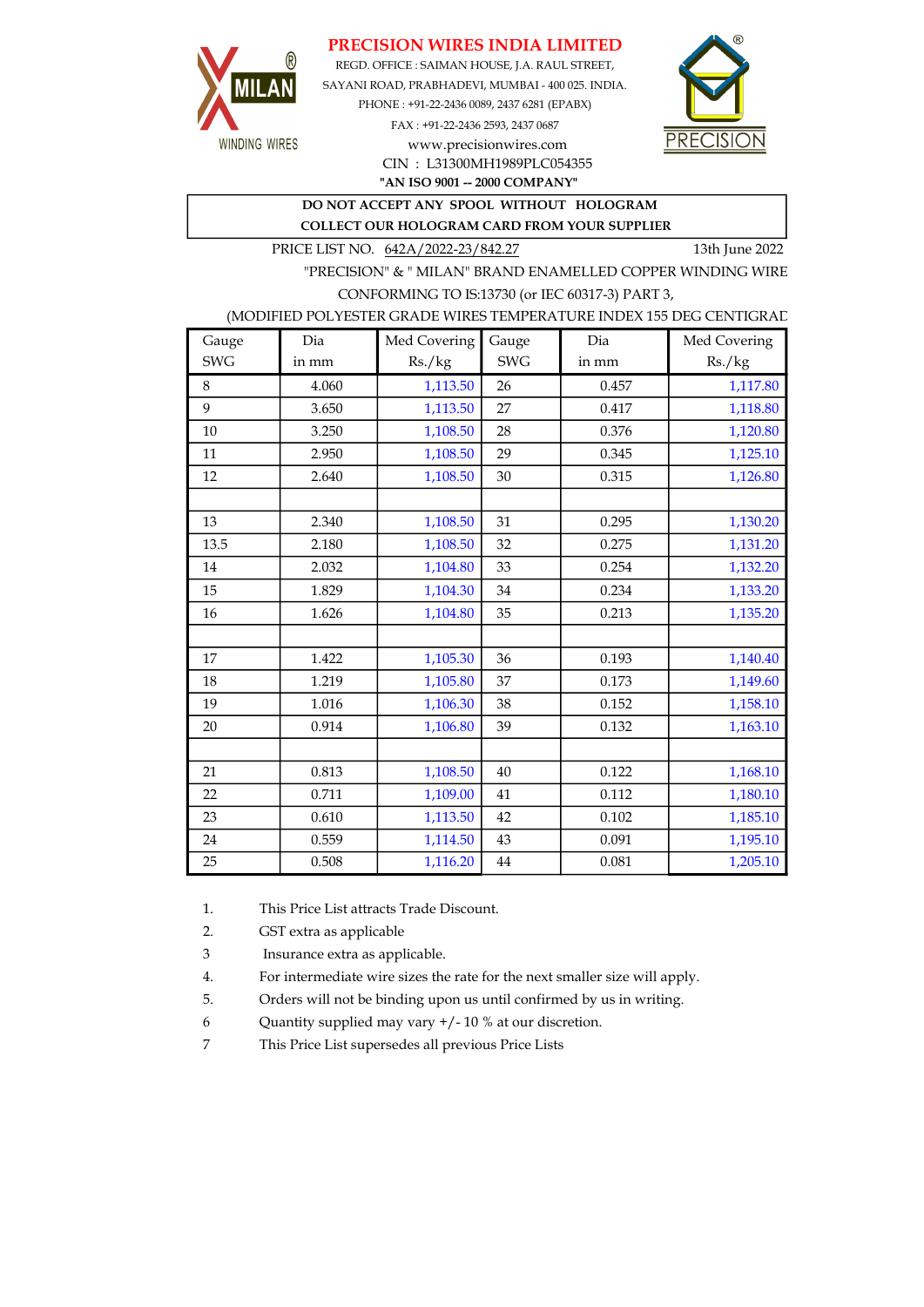

### PRECISION WIRES INDIA LIMITED

CIN : L31300MH1989PLC054355 SAYANI ROAD, PRABHADEVI, MUMBAI - 400 025. INDIA. PHONE : +91-22-2436 0089, 2437 6281 (EPABX) FAX : +91-22-2436 2593, 2437 0687 www.precisionwires.com REGD. OFFICE : SAIMAN HOUSE, J.A. RAUL STREET,



"AN ISO 9001 -- 2000 COMPANY"

DO NOT ACCEPT ANY SPOOL WITHOUT HOLOGRAM COLLECT OUR HOLOGRAM CARD FROM YOUR SUPPLIER

PRICE LIST NO.  $642B/2022-23/842.27$  13th June 2022

"PRECISION" & " MILAN" BRAND ENAMELLED COPPER WINDING WIRE CONFORMING TO IS:13730 PART 13, ( IEC 60317-13)

#### (DUAL COATED WIRES CLASS H+ WIRES TEMPERATURE INDEX 200 DEG CENTIGRAD

| Gauge      | Dia   | Med Covering | Gauge      | Dia   | Med Covering |
|------------|-------|--------------|------------|-------|--------------|
| <b>SWG</b> | in mm | Rs./kg       | <b>SWG</b> | in mm | Rs./kg       |
| 8          | 4.060 | 1,138.30     | 26         | 0.457 | 1,140.00     |
| 9          | 3.650 | 1,138.30     | 27         | 0.417 | 1,141.50     |
| 10         | 3.250 | 1,135.30     | 28         | 0.376 | 1,143.00     |
| 11         | 2.950 | 1,135.30     | 29         | 0.345 | 1,146.50     |
| 12         | 2.640 | 1,135.30     | 30         | 0.315 | 1,147.50     |
|            |       |              |            |       |              |
| 13         | 2.340 | 1,135.30     | 31         | 0.295 | 1,150.40     |
| 13.5       | 2.180 | 1,135.30     | 32         | 0.275 | 1,151.40     |
| 14         | 2.032 | 1,130.80     | 33         | 0.254 | 1,152.40     |
| 15         | 1.829 | 1,130.30     | 34         | 0.234 | 1,153.40     |
| 16         | 1.626 | 1,130.80     | 35         | 0.213 | 1,155.40     |
|            |       |              |            |       |              |
| 17         | 1.422 | 1,131.30     | 36         | 0.193 | 1,159.90     |
| 18         | 1.219 | 1,131.80     | 37         | 0.173 | 1,166.90     |
| 19         | 1.016 | 1,132.30     | 38         | 0.152 | 1,175.40     |
| 20         | 0.914 | 1,132.80     | 39         | 0.132 | 1,180.40     |
|            |       |              |            |       |              |
| 21         | 0.813 | 1,134.50     | 40         | 0.122 | 1,185.40     |
| 22         | 0.711 | 1,135.00     | 41         | 0.112 | 1,197.40     |
| 23         | 0.610 | 1,137.00     | 42         | 0.102 | 1,205.40     |
| 24         | 0.559 | 1,138.00     | 43         | 0.091 | 1,212.40     |
| 25         | 0.508 | 1,139.00     | 44         | 0.081 | 1,222.40     |

- 1. This Price List attracts Trade Discount.
- 2. GST extra as applicable
- 3 Insurance extra as applicable.
- 4. For intermediate wire sizes the rate for the next smaller size will apply
- 5. Orders will not be binding upon us until confirmed by us in writing.
- 6. Quantity supplied may vary  $+/-10\%$  at our discretion.
- 7 This Price List supersedes all previous Price Lists



# PRECISION WIRES INDIA LIMITED

REGD. OFFICE : SAIMAN HOUSE, J.A. RAUL STREET, SAYANI ROAD, PRABHADEVI, MUMBAI - 400 025. INDIA. PHONE : +91-22-2436 0089, 2437 6281 (EPABX)

> FAX : +91-22-2436 2593, 2437 0687 www.precisionwires.com CIN : L31300MH1989PLC054355